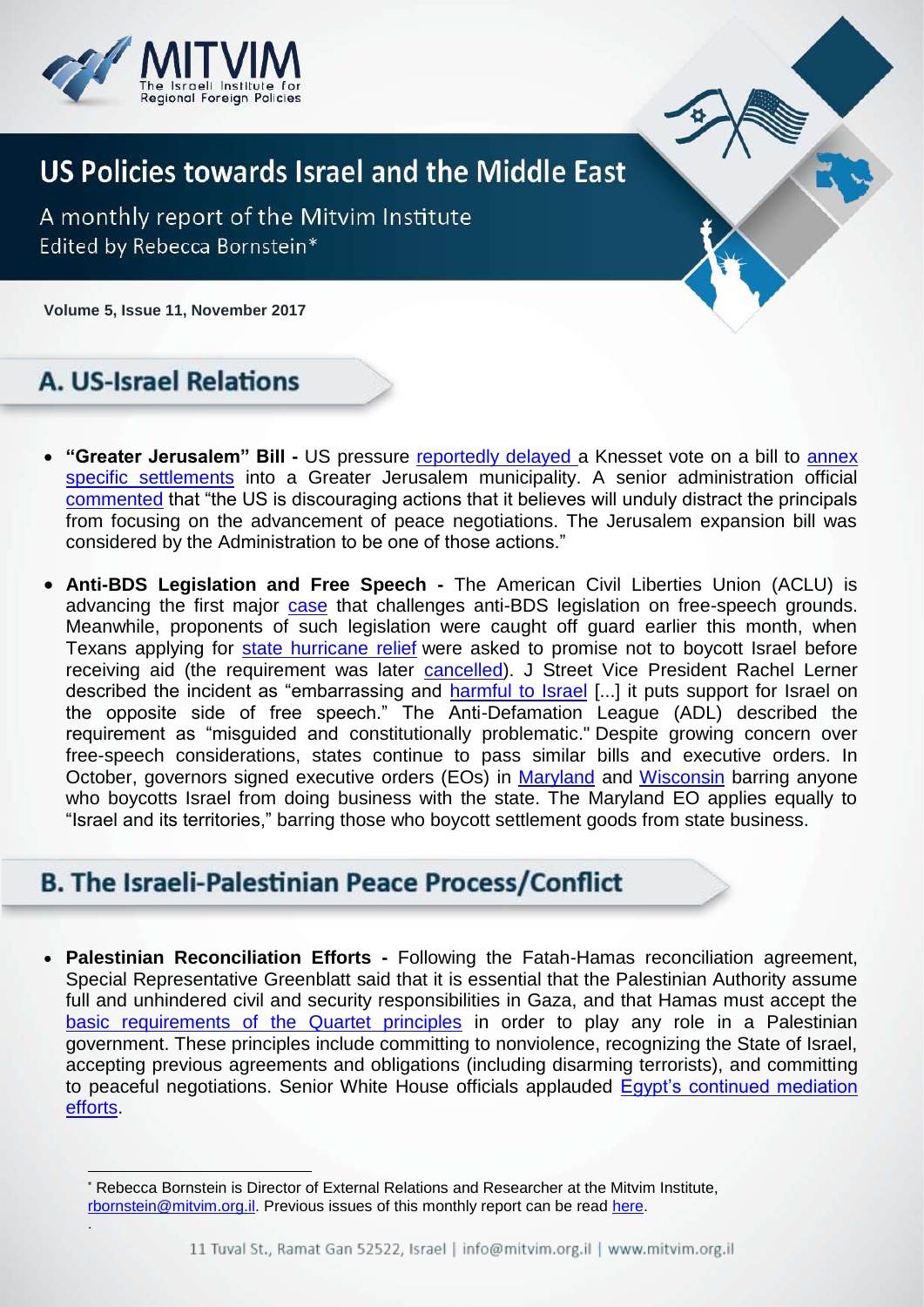- **Economic Development and Peace -** The American focus on Palestinian economic development includes a [\\$10 million project to support the water sector in Jericho.](http://www.al-monitor.com/pulse/originals/2017/10/palestine-us-project-water-farmers.html#ixzz4xgEQ2LoF) According to US Consulate Spokesperson Clayton Alderman, "the US government invests in water and wastewater infrastructure to improve the daily lives of Palestinians and enhance the prospects for lasting peace." Greenblatt confirmed that "a key element in the peace process is a prosperous economy." Israel's Finance Minister Kahlon and Palestinian Prime Minister Hamdallah [met for talks](https://www.i24news.tv/en/news/israel/diplomacy-defense/158974-171030-israeli-palestinian-delegations-hold-economic-talks-as-part-of-us-peace-push) as part of the US-led initiative to improve economic relations.
- **UNESCO Withdrawal -** The US notified UNESCO of its [decision to withdraw](https://www.state.gov/r/pa/prs/ps/2017/10/274748.htm) from the organization over "mounting arrears at UNESCO, the need for fundamental reform in the organization, and continuing anti-Israel bias at UNESCO." Prime Minister Netanyahu announced that Israel would also leave the organization. The US decision is largely [symbolic;](https://www.vox.com/world/2017/10/12/16464778/unesco-us-withdrawal-trump) it already lost UNESCO voting privileges in 2013 and will now seek non-member observer status.

#### **C. The Changing Middle East**

- **The GCC Crisis -** The Trump administration [acknowledges](https://www.state.gov/secretary/remarks/2017/10/274999.htm) that the GCC crisis undermines productive regional engagement, and that Iran benefits from the division. Secretary of State Tillerson says that the US plans to support the emir of Kuwait's diplomatic efforts, but has not invited the parties to the White House because ["there is not a strong indication that the parties](https://www.state.gov/secretary/remarks/2017/10/274999.htm)  [are ready to talk yet.](https://www.state.gov/secretary/remarks/2017/10/274999.htm)"
- **Saudi Arabia -** Following State Department approval of a [possible sale of a THAAD anti-missile](https://www.haaretz.com/us-news/1.815990)  [defense system](https://www.haaretz.com/us-news/1.815990) to Saudi Arabia (at an estimated cost of \$15 billion), Congress has 30 days to object before the sale proceeds. The [Defense Security Cooperation Agency](http://www.dsca.mil/sites/default/files/mas/saudi_arabia_17-28.pdf) said that the sale "furthers US national security and foreign policy interests, and supports the long-term security of Saudi Arabia and the Gulf region in the face of Iranian and other regional threats."
- **The Islamic State -** The House Committee on Armed Services held a hearing on ["Securing the](https://armedservices.house.gov/legislation/hearings/securing-peace-after-fall-isil)  [Peace after the Fall of ISIL,](https://armedservices.house.gov/legislation/hearings/securing-peace-after-fall-isil)" that included current and former policy officials and experts. The testimony included a focus on political and economic reconstruction to prevent another insurgency or failure of the Iraqi state. The recapture of Raqqa has become a partisan issue, with [Trump claiming](https://www.politico.com/story/2017/10/21/trump-isis-raqqa-islamic-state-244023) that "because you didn't have Trump as your president, it was a big difference," and that the Islamic State is "giving up, they're raising their hands [...] nobody's ever seen that before." Meanwhile, Former Defense Secretary Ash Carter told CNN that the plan to capture Raqqa ["was laid out two years ago,](https://www.politico.com/story/2017/10/21/trump-isis-raqqa-islamic-state-244023) and has been executed pretty much in the manner and the schedule that was foreseen then."
- **Syria -** Tillerson and UN Special Envoy for Syria de Mistura met to "discuss next steps" towards a resolution to the Syrian war. Both committed to "de-escalate the violence and support the Geneva process called for under UN Security Council Resolution 2254," but the Geneva process unfortunately shows no sign of new energy, and the parties have no new leverage over the conflict. Tillerson said that the US "wants a whole and unified Syria with no role for Bashar al-Assad in the government," but State Department Spokesperson Nauert later equivocated, saying that "we do not see a Syria in the long run with the Assad regime running it […] but ultimately that will be a Syrian-led decision." The validity of an authentic "Syrian-led decision" is sharply undermined by demographics: after years of war, vast numbers of Syrians who oppose Assad have been killed, internally displaced, or fled the country.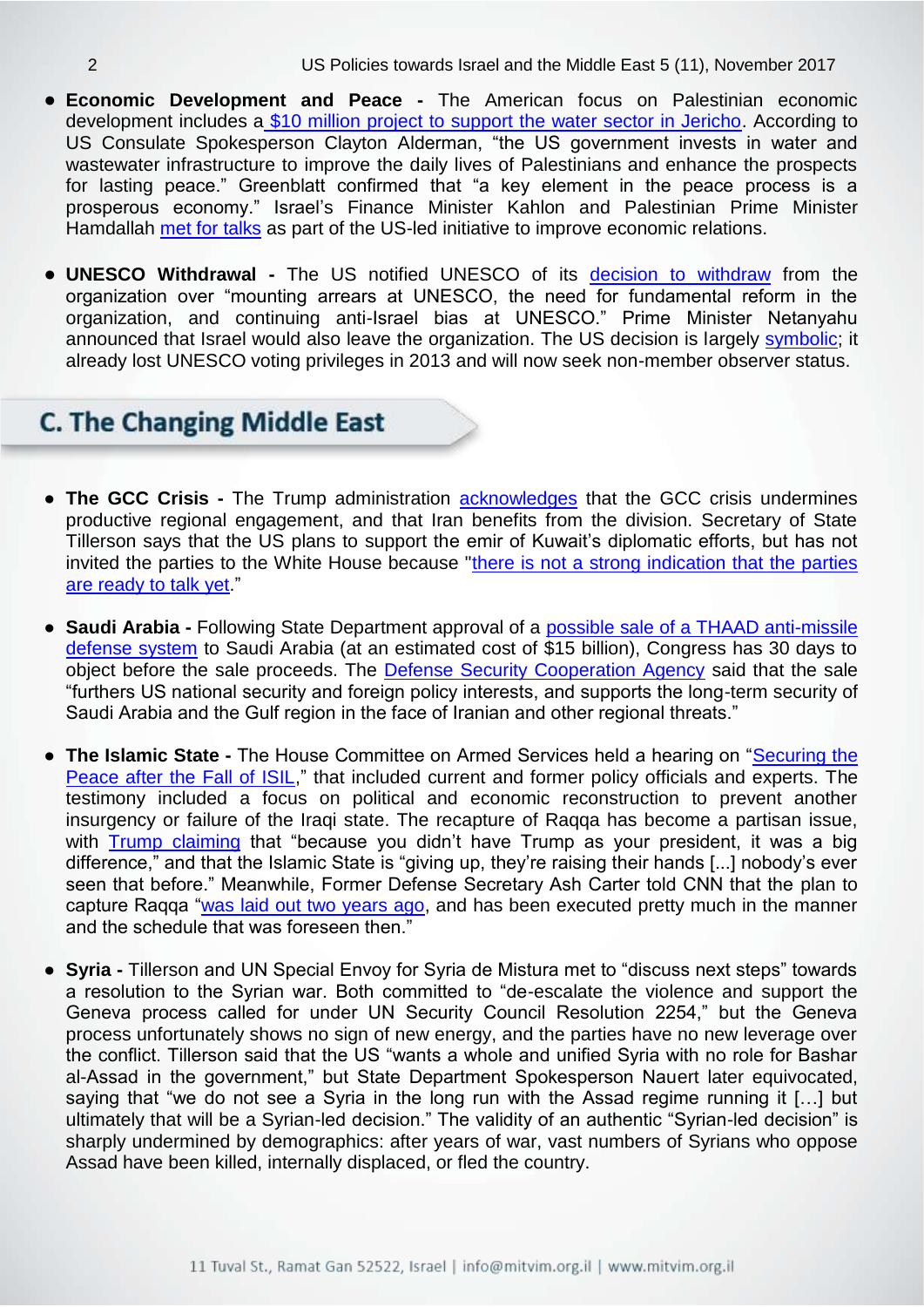- **Yemen -** The war in Yemen continues, with relatively little media exposure. A limited [Congressional push](https://theintercept.com/2017/10/31/yemen-war-us-military-house-resolution/) sought to call on Trump to end US military assistance to the Saudi-led coalition's activities in Yemen. The first iteration of H. [Con.](https://www.congress.gov/bill/115th-congress/house-concurrent-resolution/81?q=%7B%22search%22%3A%5B%22h+con+res+81%22%5D%7D&r=1) Res. 81 directed Trump to remove US armed forces from Yemen, except those engaged in operations against al-Qaeda affiliates. But pressure from the House of Representative's leadership led to a [new resolution](https://www.al-monitor.com/pulse/originals/2017/11/congress-house-leaders-water-down-bill-war-yemen-saudi.html#ixzz4xfMS3ZWJ) scrapping the "removal of armed forces" clause, urging support for the Saudi coalition, and calling on countries to "take appropriate and necessary measures against Iran, including the interdiction of Iranian weapons to the Houthis."
- **Kurdish Referendum -** The US cited bad timing for its decision not to support the Kurdish independence [referendum,](https://www.foreignaffairs.com/articles/middle-east/2017-10-02/after-kurdish-independence-referendum) which Tillerson described as [a distraction from the fight to defeat the](https://www.state.gov/secretary/remarks/2017/10/274999.htm)  [Islamic State.](https://www.state.gov/secretary/remarks/2017/10/274999.htm) Following the referendum, Iraqi security forces clashed with Kurdish fighters. Reports that some Iraqi forces fought with equipment provided by the US caused an uproar. Senator McCain described the situation as [totally unacceptable,](https://www.nytimes.com/2017/10/24/opinion/john-mccain-kurds-iraq.html?smid=tw-share&_r=0) and emphasized the longstanding US-Kurdish friendship and lack of a broader US Middle East strategy (a fault that McCain attributed to the Obama administration).

#### D. The Iran Deal and its Aftermath

● **The future of the JCPOA (Iran nuclear deal) -** Trump's decision not to certify Iranian JCPOA compliance to Congress by October 15 opens a 60-day window in which Congress can introduce legislation to re-impose nuclear sanctions on Iran. Doing so would effectively kill the deal without any evidence of an Iranian violation. [International support](https://www.armscontrol.org/blog/2017-10-25/international-support-iran-nuclear-deal) for the deal remains strong among P5+1 signatories and allies, and EU High Representative Mogherini reportedly made clear that [there is no interest in reopening or renegotiating](https://www.armscontrol.org/act/2017-11/news/trump-sets-us-up-violate-iran-deal) the deal, and that non-nuclear concerns with Iran should be addressed in a parallel track that does not jeopardize the JCPOA. Recent [CNN polling](http://edition.cnn.com/2017/10/20/politics/poll-trump-iran-deal-north-korea/index.html) indicates that two-thirds of Americans prefer that the US not withdraw from the deal.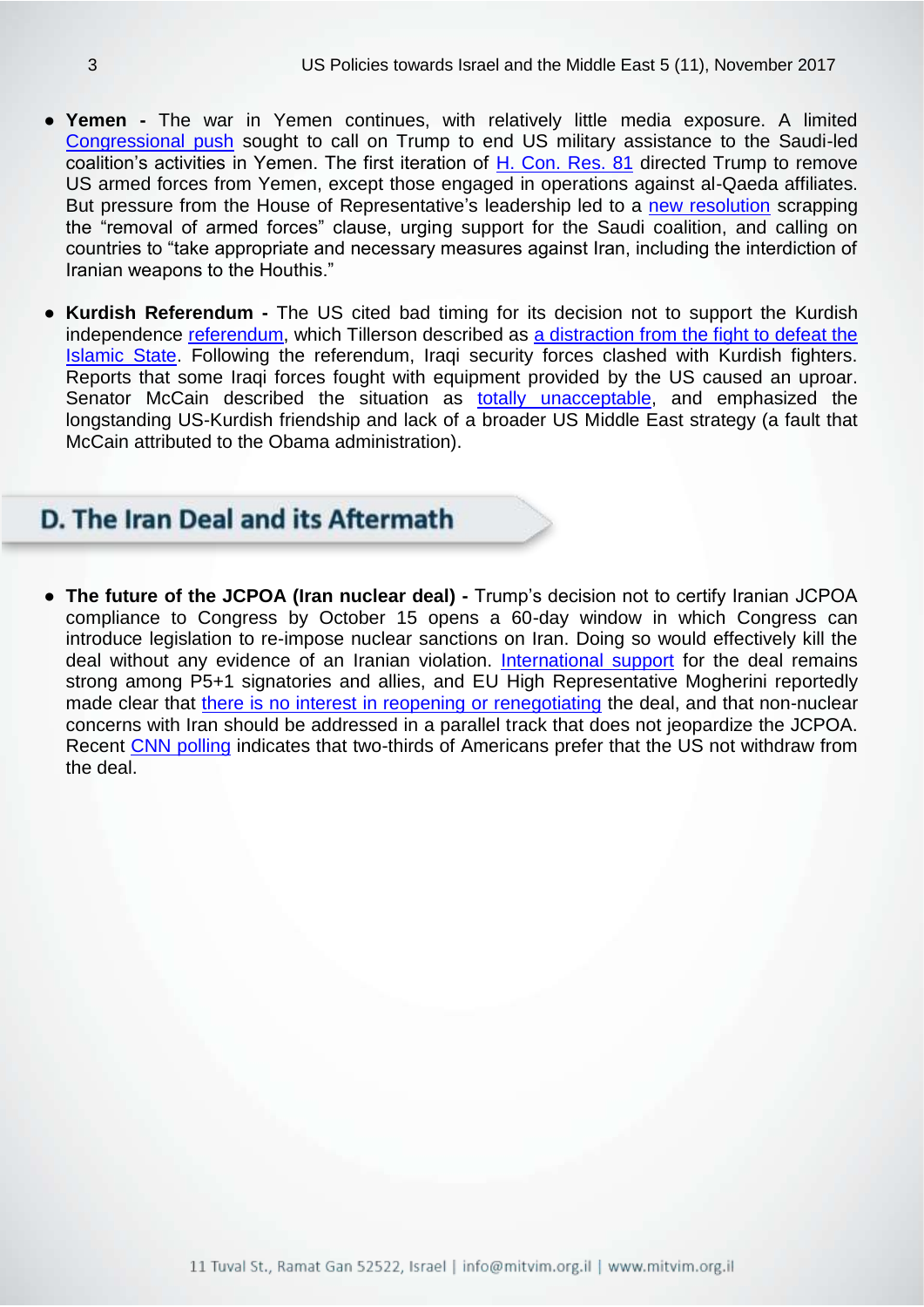## **E. Further reading**

| <b>Topic</b>                               | <b>Articles</b>                                                                                                                                                                                                                                                                                                                                                                                                                                                                               |
|--------------------------------------------|-----------------------------------------------------------------------------------------------------------------------------------------------------------------------------------------------------------------------------------------------------------------------------------------------------------------------------------------------------------------------------------------------------------------------------------------------------------------------------------------------|
| Israel /<br><b>Peace</b><br><b>Process</b> | Simone Zimmerman, "In America, self-declared Nazis can get state aid. Israel<br>boycotters increasingly can't," Haaretz, October 23, 2017<br>Shalom Lipner, "Is Trump ruining the US-Israeli relationship?" Brookings Institution,<br>October 10, 2017                                                                                                                                                                                                                                        |
| <b>Middle</b><br><b>East</b>               | Bethany Allen-Ebrahimian, "Mapped: the last Islamic State stronghold in Syria,"<br>Foreign Policy, October 4, 2017<br>Rebecca Friedman Lissner, "The Middle Eastern roots of nuclear alarmism over<br>North Korea," War on the Rocks, October 3, 2017<br>Melissa Dalton, "Empowering sustainable partners in the fight and aftermath in<br>Syria's Deir Ezzor," Center for Strategic and International Studies, October 16, 2017                                                              |
| <b>Iran</b>                                | Shireen Hunter, "The real causes of America's troubled relations with Iran," Lobe<br>Log, October 16, 2017<br>Suzanne Maloney, "Why Trump's decertification of the Iran deal matters," Brookings<br>Institution, October 13, 2017<br>Kelsey Davenport, "Trump sets US up to violate Iran deal," Arms Control<br>Association, November 2017<br>Elizabeth Rosenberg and Ilan Goldenberg, "If Trump won't certify the nuke deal, he<br>should do this instead," Foreign Policy, October 10, 2017 |